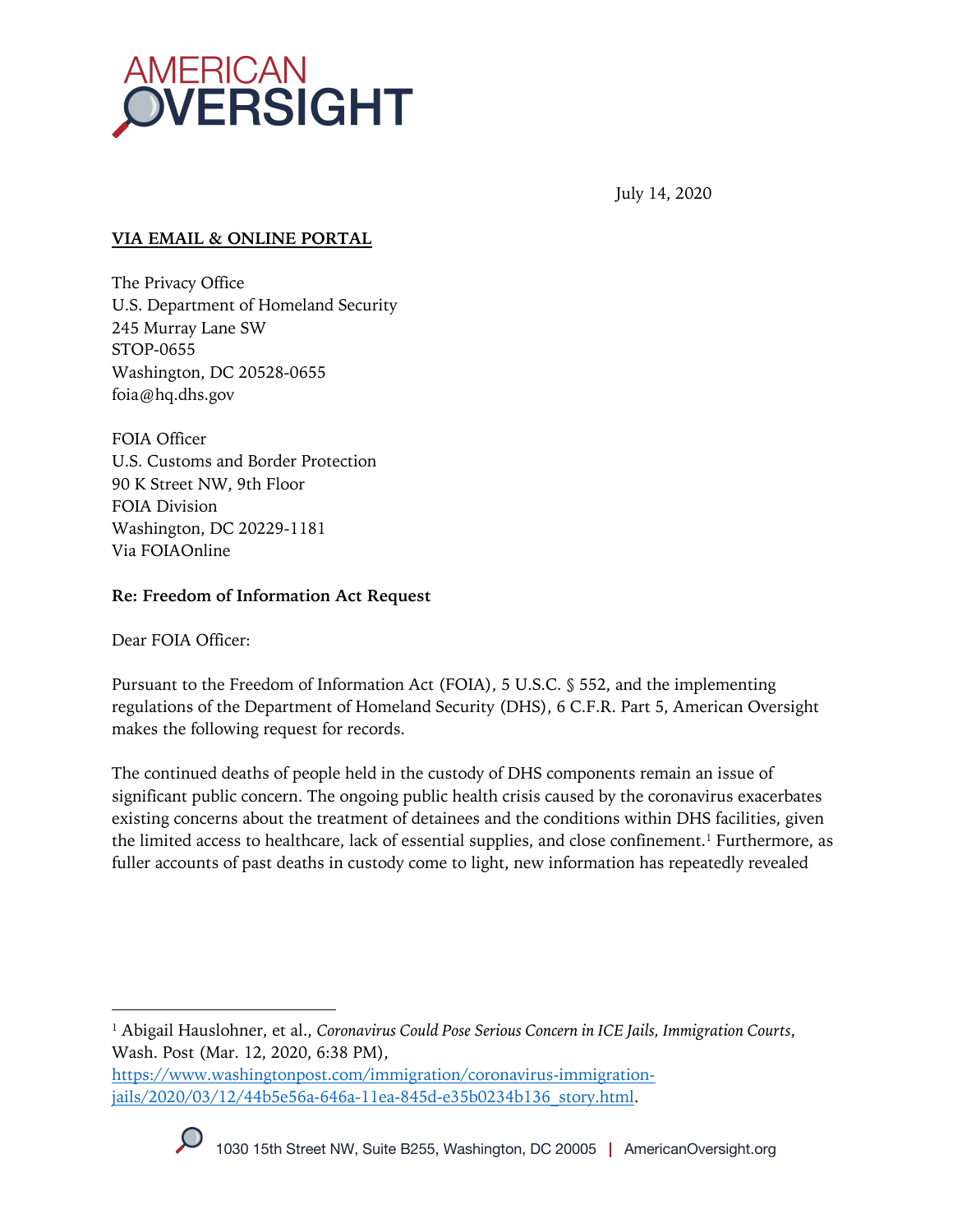discrepancies between statements made to the public and internal documentation.<sup>2</sup>

To the extent that the public has been informed of the context for deaths in DHS custody, there are few available internal reviews detailing whether responsible agency officials adhered to prescribed procedures in the events leading to each detainee's death. It is in the public interest, however, to understand how DHS has investigated deaths occurring in its custody.

American Oversight seeks records with the potential to shed light on the treatment of vulnerable detainees and whether or to what extent DHS officials are upholding the standards of care prescribed by federal law and agency guidance.

# **Requested Records**

American Oversight requests that your agency produce the following within twenty business days:

- 1. Record of notifications made by CBP's Office of Professional Responsibility to the DHS  $OIG$  as part of the death notification process<sup>3</sup> for each of the following individuals:
	- a. The unnamed Mexican national who was apprehended on February 2, 2019 and died on February 3, 2019.4
	- b. The unnamed Mexican national who was apprehended on March 17, 2019 and died on March 18, 2019. 5
	- c. Carlos Gregorio Hernandez Vasquez
	- d. The unnamed Salvadoran national who was apprehended on June 2, 2019 and died the same day. 6

<sup>&</sup>lt;sup>2</sup> Ltr. from Rep. Bennie Thompson, Chair Comm. on Homeland Sec'y, to Joseph V. Cuffari, Inspector General, DHS, Mar. 26, 2020, https://homeland.house.gov/imo/media/doc/2020-03- 26%20DHS%20OIG.pdf; Robert Moore et al., *Inside the Cell Where a Sick 16-Year-Old Boy Died in Border Patrol Care*, ProPublica (Dec. 5, 2019, 1:30 PM), https://www.propublica.org/article/inside-the-cellwhere-a-sick-16-year-old-boy-died-in-border-patrol-care.

<sup>3</sup> *See, "Department of Homeland Security, U.S. Customs and Border Protection: Interim Procedures on Notification of a Death in Custody,"* Dec. 17, 2018,

https://www.cbp.gov/sites/default/files/assets/documents/2018-Dec/Interim-Procedures-on-Notification-of-a-Death-in-Custody-December-2018.pdf.

<sup>4</sup> *See*, "*CBP Statement on Death in Custody: 45-year-old Mexican Man Passes Away in McAllen, Texas*," Feb. 18, 2019, https://www.cbp.gov/newsroom/speeches-and-statements/cbp-statement-death-custody-45-year-old-mexican-man-passes-away.

<sup>5</sup> *See, "CBP Statement on Death in Custody: 44-year-old Mexican Man Passes Away in El Paso, Texas,"* Mar.

<sup>19, 2019,</sup> https://www.cbp.gov/newsroom/speeches-and-statements/cbp-statement-death-custody-44-year-old-mexican-man-passes-away-el.

<sup>6</sup> *See, "CBP Statement on Death in Custody: 33-year-old Salvadoran Man Passes Away in RGV,"* June 2, 2019, https://www.cbp.gov/newsroom/speeches-and-statements/cbp-statement-death-custody-33-yearold-salvadoran-man-passes-away.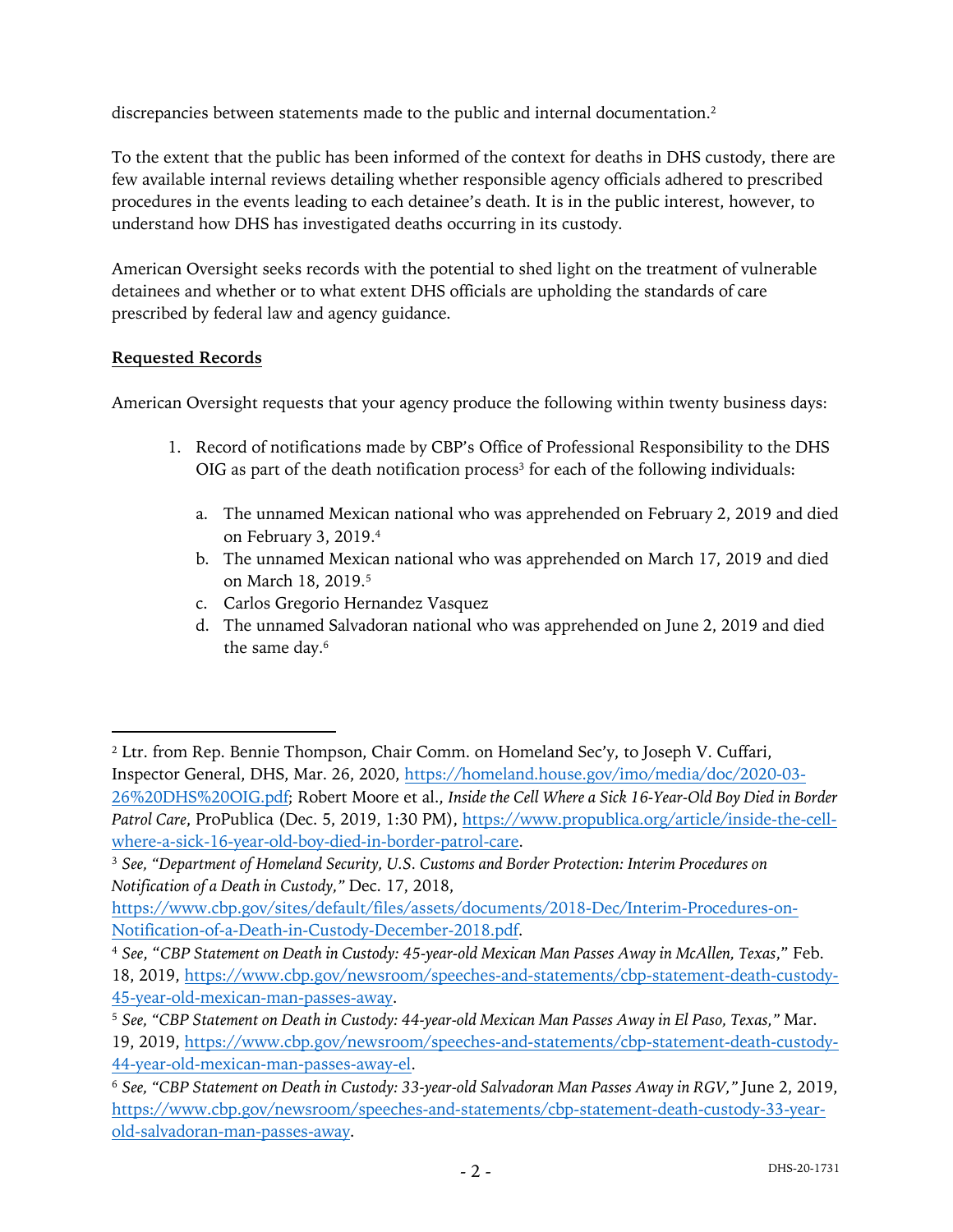- e. The unnamed Honduran national who was apprehended on June 3, 2019 and died the same day.7
- f. The unnamed Nicaraguan national who was apprehended on July 5, 2019 and died the same day.8
- g. The unnamed Salvadoran national who was apprehended on July 31, 2019 and died on August 1, 2019.9
- h. The unnamed Mexican national who was apprehended on October 20, 2019 and died on October 21, 2019.10
- i. The unnamed Mexican national who was apprehended on December 20, 2019 and died on December 21, 2019.<sup>11</sup>
- j. The unnamed Congolese national who died during processing on December 25, 2019.12
- k. The unnamed pregnant Guatemalan national who was apprehended on March 7, 2020 and died on March 10, 2020.13

For those notifications which were provided in writing, American Oversight requests that the full text of the notifications be produced.

- 2. Record of any declinations made by the OIG in response to death notifications made by OPR for each of the following individuals:
	- a. The unnamed Mexican national who was apprehended on February 2, 2019 and died on February 3, 2019.14

<sup>7</sup> *See, "CBP Statement on Death in Custody: 40-year-old Honduran Woman Passes Away in Eagle Pass, TX,"*  June 3, 2019, https://www.cbp.gov/newsroom/speeches-and-statements/cbp-statement-deathcustody-40-year-old-honduran-woman-passes-away.

<sup>8</sup> *See, "CBP Statement on Death in Custody: 52-year-old Nicaraguan Man Passes Away in Tucson, AZ,"* July 5, 2019, https://www.cbp.gov/newsroom/speeches-and-statements/cbp-statement-death-custody-52 year-old-nicaraguan-man-passes-away.

<sup>9</sup> *See, "CBP Statement on Death in Custody: 32-year-old Salvadoran Man Passes Away in Lordsburg, N.M.,"*  Aug. 1, 2019, https://www.cbp.gov/newsroom/speeches-and-statements/cbp-statement-deathcustody-32-year-old-salvadoran-man-passes-away.

<sup>10</sup> *See, "CBP Statement on Death in Custody,"* Oct. 22, 2019, https://www.cbp.gov/newsroom/speechesand-statements/cbp-statement-death-custody.

<sup>11</sup> *See, "CBP Statement on Death in Custody,"* Dec. 22, 2019,

https://www.cbp.gov/newsroom/speeches-and-statements/cbp-statement-death-custody-0. <sup>12</sup> See, "Statement on Death of Congolese National in Laredo," Dec. 26, 2019,

https://www.cbp.gov/newsroom/speeches-and-statements/statement-death-congolese-nationallaredo.

<sup>13</sup> *See, "CBP Statement Regarding The Death Of A Guatemalan Citizen,"* Mar. 11, 2020,

*https://www.cbp.gov/newsroom/speeches-and-statements/cbp-statement-regarding-death-guatemalan-citizen* <sup>14</sup> *See*, "*CBP Statement on Death in Custody: 45-year-old Mexican Man Passes Away in McAllen, Texas*," Feb. 18, 2019, https://www.cbp.gov/newsroom/speeches-and-statements/cbp-statement-death-custody-45-year-old-mexican-man-passes-away.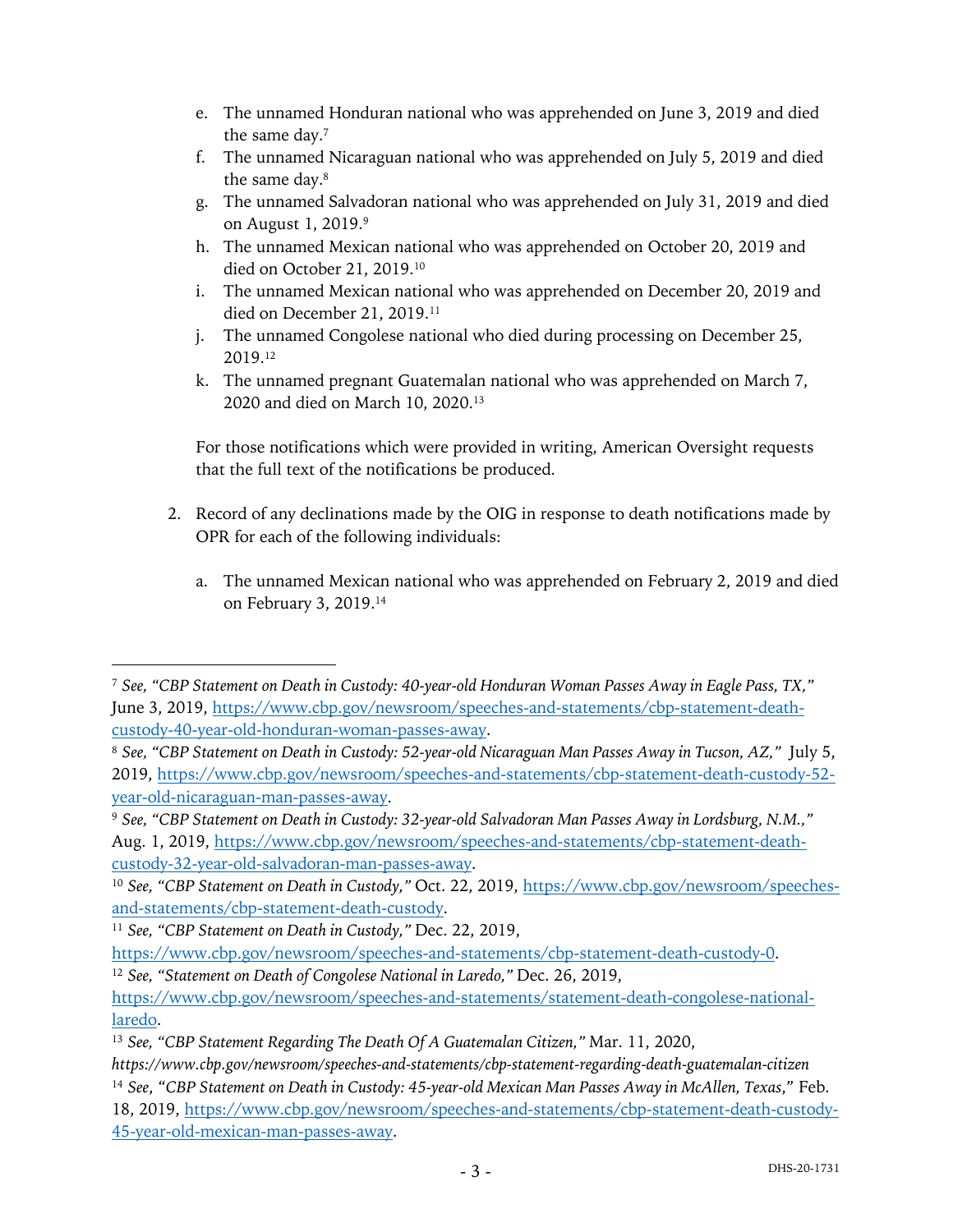- b. The unnamed Mexican national who was apprehended on March 17, 2019 and died on March 18, 2019. 15
- c. Carlos Gregorio Hernandez Vasquez
- d. The unnamed Salvadoran national who was apprehended on June 2, 2019 and died the same day. 16
- e. The unnamed Honduran national who was apprehended on June 3, 2019 and died the same day.17
- f. The unnamed Nicaraguan national who was apprehended on July 5, 2019 and died the same day.18
- g. The unnamed Salvadoran national who was apprehended on July 31, 2019 and died on August 1, 2019.19
- h. The unnamed Mexican national who was apprehended on October 20, 2019 and died on October 21, 2019.20
- i. The unnamed Mexican national who was apprehended on December 20, 2019 and died on December 21, 2019.21
- j. The unnamed Congolese national who died during processing on December 25, 2019.22
- k. The unnamed pregnant Guatemalan national who was apprehended on March 7, 2020 and died on March 10, 2020.23

<sup>15</sup> *See, "CBP Statement on Death in Custody: 44-year-old Mexican Man Passes Away in El Paso, Texas,"* Mar. 19, 2019, https://www.cbp.gov/newsroom/speeches-and-statements/cbp-statement-death-custody-44-year-old-mexican-man-passes-away-el.

<sup>16</sup> *See, "CBP Statement on Death in Custody: 33-year-old Salvadoran Man Passes Away in RGV,"* June 2, 2019, https://www.cbp.gov/newsroom/speeches-and-statements/cbp-statement-death-custody-33 year-old-salvadoran-man-passes-away.

<sup>17</sup> *See, "CBP Statement on Death in Custody: 40-year-old Honduran Woman Passes Away in Eagle Pass, TX,"*  June 3, 2019, https://www.cbp.gov/newsroom/speeches-and-statements/cbp-statement-deathcustody-40-year-old-honduran-woman-passes-away.

<sup>18</sup> *See, "CBP Statement on Death in Custody: 52-year-old Nicaraguan Man Passes Away in Tucson, AZ,"* July 5, 2019, https://www.cbp.gov/newsroom/speeches-and-statements/cbp-statement-death-custody-52-year-old-nicaraguan-man-passes-away.

<sup>19</sup> *See, "CBP Statement on Death in Custody: 32-year-old Salvadoran Man Passes Away in Lordsburg, N.M.,"*  Aug. 1, 2019, https://www.cbp.gov/newsroom/speeches-and-statements/cbp-statement-deathcustody-32-year-old-salvadoran-man-passes-away.

<sup>20</sup> *See, "CBP Statement on Death in Custody,"* Oct. 22, 2019, https://www.cbp.gov/newsroom/speechesand-statements/cbp-statement-death-custody.

<sup>21</sup> *See, "CBP Statement on Death in Custody,"* Dec. 22, 2019,

https://www.cbp.gov/newsroom/speeches-and-statements/cbp-statement-death-custody-0. <sup>22</sup> See, "Statement on Death of Congolese National in Laredo," Dec. 26, 2019,

https://www.cbp.gov/newsroom/speeches-and-statements/statement-death-congolese-nationallaredo.

<sup>23</sup> *See, "CBP Statement Regarding the Death of a Guatemalan Citizen,"* Mar. 11, 2020, https://www.cbp.gov/newsroom/speeches-and-statements/cbp-statement-regarding-deathguatemalan-citizen*.*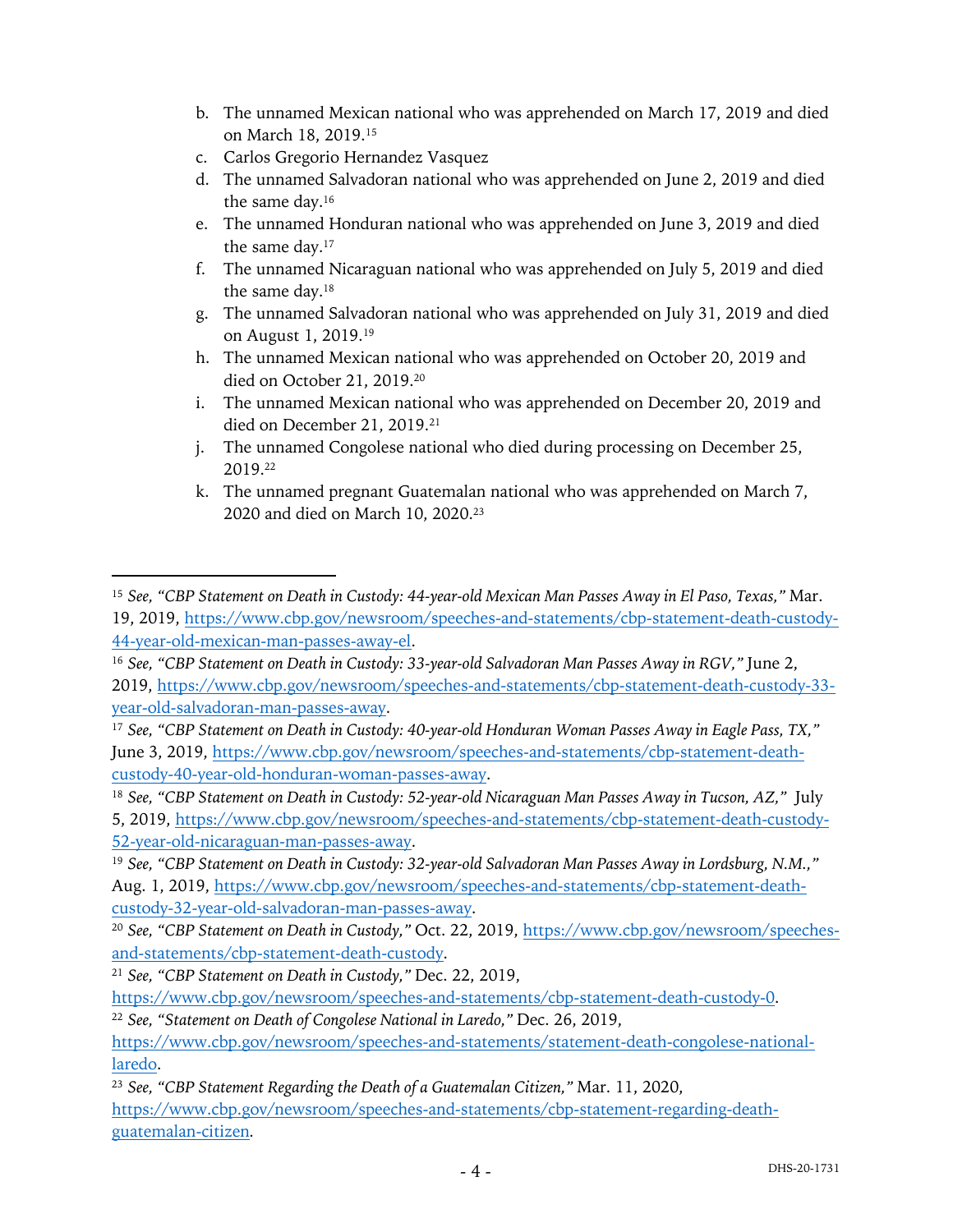Please provide all responsive records from February 2, 2019, through the date of the search.

### **Fee Waiver Request**

In accordance with 5 U.S.C.  $\S 552(a)(4)(A)(iii)$  and your agency's regulations, American Oversight requests a waiver of fees associated with processing this request for records. The subject of this request concerns the operations of the federal government, and the disclosures will likely contribute to a better understanding of relevant government procedures by the general public in a significant way. Moreover, the request is primarily and fundamentally for non-commercial purposes.

American Oversight requests a waiver of fees because disclosure of the requested information is "in the public interest because it is likely to contribute significantly to public understanding of operations or activities of the government."24 This request relates directly to the work of DHS and its components, including some of the most important responsibilities of the Department—the safety and care of the individuals it has detained. This request seeks records that would shed light on how DHS is treating people it has detained, and how the Department responds when the life and safety of detainees is threatened. These are matters of significant public and congressional concern, and the requested records will provide the public with information necessary to hold DHS accountable for its actions and policies. American Oversight is committed to transparency and makes the responses agencies provide to FOIA requests publicly available, and the public's understanding of the government's activities would be enhanced through American Oversight's analysis and publication of these records.

This request is primarily and fundamentally for non-commercial purposes.<sup>25</sup> As a 501(c)(3) nonprofit, American Oversight does not have a commercial purpose and the release of the information requested is not in American Oversight's financial interest. American Oversight's mission is to promote transparency in government, to educate the public about government activities, and to ensure the accountability of government officials. American Oversight uses the information gathered, and its analysis of it, to educate the public through reports, press releases, or other media. American Oversight also makes materials it gathers available on its public website and promotes their availability on social media platforms, such as Facebook and Twitter.26

American Oversight has also demonstrated its commitment to the public disclosure of documents and creation of editorial content through numerous substantive analyses posted to its website. $2^7$ Examples reflecting this commitment to the public disclosure of documents and the creation of editorial content include the posting of records related to an ethics waiver received by a senior Department of Justice attorney and an analysis of what those records demonstrated regarding the

 $24\,5$  U.S.C.  $\frac{6}{3}$  552(a)(4)(A)(iii).

<sup>25</sup> *See* 5 U.S.C. § 552(a)(4)(A)(iii).

<sup>&</sup>lt;sup>26</sup> American Oversight currently has approximately 15,400 page likes on Facebook and 102,100 followers on Twitter. American Oversight, FACEBOOK, https://www.facebook.com/weareoversight/ (last visited June 1, 2020); American Oversight (@weareoversight), TWITTER, https://twitter.com/weareoversight (last visited June 1, 2020).

<sup>27</sup> *News*, AMERICAN OVERSIGHT, https://www.americanoversight.org/blog.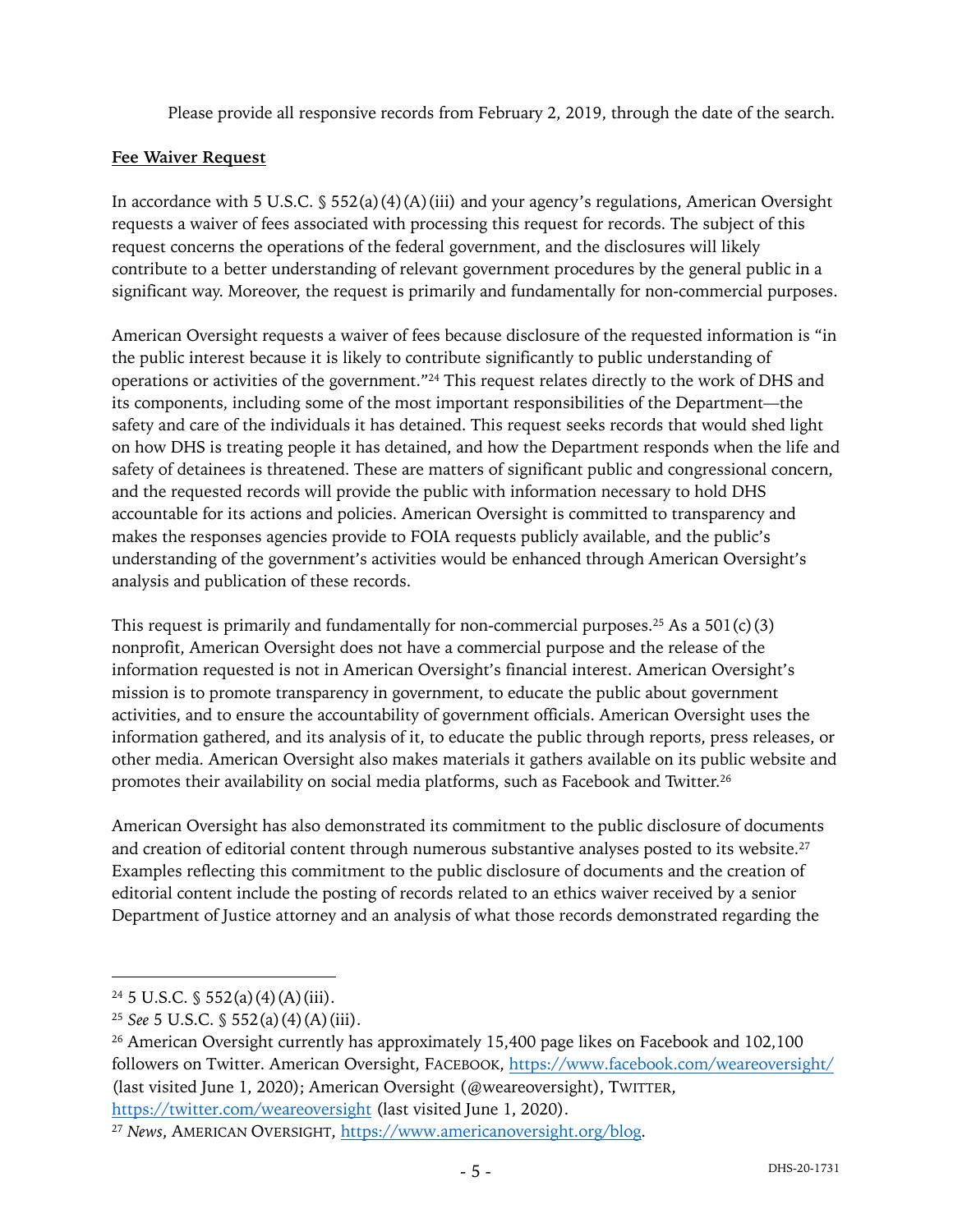Department's process for issuing such waivers;<sup>28</sup> posting records received as part of American Oversight's "Audit the Wall" project to gather and analyze information related to the administration's proposed construction of a barrier along the U.S.-Mexico border, and analyses of what those records reveal;<sup>29</sup> posting records regarding potential self-dealing at the Department of Housing & Urban Development and related analysis;<sup>30</sup> posting records and analysis relating to the federal government's efforts to sell nuclear technology to Saudi Arabia;<sup>31</sup> and posting records and analysis regarding the Department of Justice's decision in response to demands from Congress to direct a U.S. Attorney to undertake a wide-ranging review and make recommendations regarding criminal investigations relating to the President's political opponents and allegations of misconduct by the Department of Justice itself and the Federal Bureau of Investigation.<sup>32</sup>

Accordingly, American Oversight qualifies for a fee waiver.

# **Guidance Regarding the Search & Processing of Requested Records**

In connection with its request for records, American Oversight provides the following guidance regarding the scope of the records sought and the search and processing of records:

- Please search all locations and systems likely to have responsive records, regardless of format, medium, or physical characteristics.
- Our request for records includes any attachments to those records or other materials enclosed with those records when they were previously transmitted. To the extent that an email is responsive to our request, our request includes all prior messages sent or received in that email chain, as well as any attachments to the email.

<sup>&</sup>lt;sup>28</sup> DOJ Records Relating to Solicitor General Noel Francisco's Recusal, AMERICAN OVERSIGHT, https://www.americanoversight.org/document/doj-civil-division-response-noel-franciscocompliance; *Francisco & the Travel Ban: What We Learned from the DOJ Documents*, AMERICAN OVERSIGHT, https://www.americanoversight.org/francisco-the-travel-ban-what-we-learned-from-the-dojdocuments.

<sup>29</sup> *See generally Audit the Wall*, AMERICAN OVERSIGHT,

https://www.americanoversight.org/investigation/audit-the-wall; *see, e.g.*, *Border Wall Investigation Report: No Plans, No Funding, No Timeline, No Wall*, AMERICAN OVERSIGHT,

https://www.americanoversight.org/border-wall-investigation-report-no-plans-no-funding-notimeline-no-wall.

<sup>30</sup> *Documents Reveal Ben Carson Jr.'s Attempts to Use His Influence at HUD to Help His Business*, AMERICAN OVERSIGHT, https://www.americanoversight.org/documents-reveal-ben-carson-jr-s-attempts-touse-his-influence-at-hud-to-help-his-business.

<sup>&</sup>lt;sup>31</sup> Investigating the Trump Administration's Efforts to Sell Nuclear Technology to Saudi Arabia, AMERICAN OVERSIGHT, https://www.americanoversight.org/investigating-the-trump-administrations-effortsto-sell-nuclear-technology-to-saudi-arabia.

<sup>32</sup> *Sessions' Letter Shows DOJ Acted on Trump's Authoritarian Demand to Investigate Clinton*, AMERICAN OVERSIGHT, https://www.americanoversight.org/sessions-letter.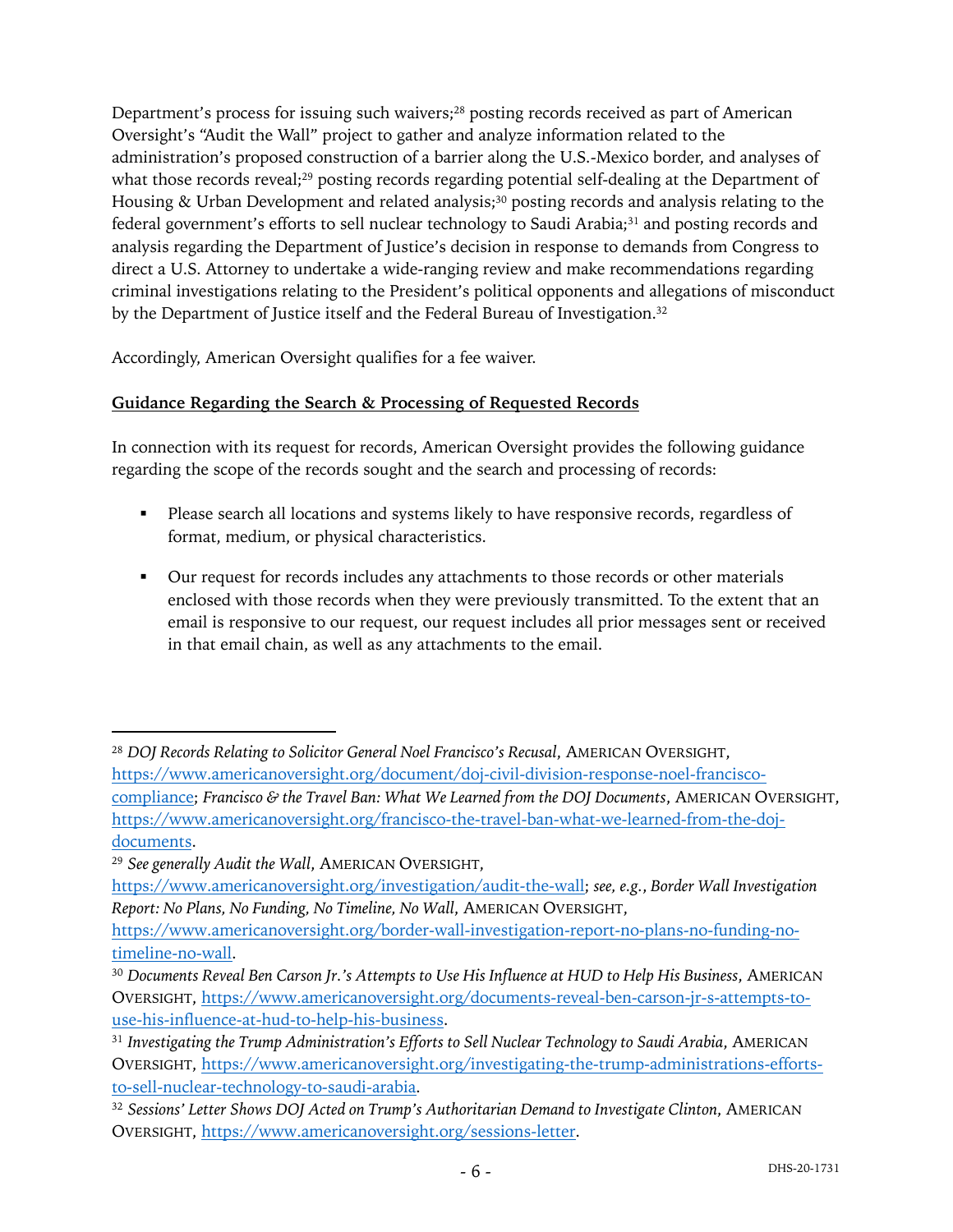- Please search all relevant records or systems containing records regarding agency business. Do not exclude records regarding agency business contained in files, email accounts, or devices in the personal custody of your officials, such as personal email accounts or text messages. Records of official business conducted using unofficial systems or stored outside of official files are subject to the Federal Records Act and FOIA.33 It is not adequate to rely on policies and procedures that require officials to move such information to official systems within a certain period of time; American Oversight has a right to records contained in those files even if material has not yet been moved to official systems or if officials have, by intent or through negligence, failed to meet their obligations.34
- Please use all tools available to your agency to conduct a complete and efficient search for potentially responsive records. Agencies are subject to government-wide requirements to manage agency information electronically,<sup>35</sup> and many agencies have adopted the National Archives and Records Administration (NARA) Capstone program, or similar policies. These systems provide options for searching emails and other electronic records in a manner that is reasonably likely to be more complete than just searching individual custodian files. For example, a custodian may have deleted a responsive email from his or her email program, but your agency's archiving tools may capture that email under Capstone. At the same time, custodian searches are still necessary; agencies may not have direct access to files stored in .PST files, outside of network drives, in paper format, or in personal email accounts.
- In the event some portions of the requested records are properly exempt from disclosure, please disclose any reasonably segregable non-exempt portions of the requested records. If a request is denied in whole, please state specifically why it is not reasonable to segregate portions of the record for release.
- Please take appropriate steps to ensure that records responsive to this request are not deleted by the agency before the completion of processing for this request. If records potentially responsive to this request are likely to be located on systems where they are subject to potential deletion, including on a scheduled basis, please take steps to prevent that deletion, including, as appropriate, by instituting a litigation hold on those records.

## **Conclusion**

If you have any questions regarding how to construe this request for records or believe that further discussions regarding search and processing would facilitate a more efficient production of records

memorandum-managing-government-records; Office of Mgmt. & Budget, Exec. Office of the President, Memorandum for the Heads of Executive Departments & Independent Agencies, "Managing Government Records Directive," M-12-18 (Aug. 24, 2012),

https://www.archives.gov/files/records-mgmt/m-12-18.pdf.

<sup>33</sup> *See Competitive Enter. Inst. v. Office of Sci. & Tech. Policy*, 827 F.3d 145, 149–50 (D.C. Cir. 2016); *cf. Judicial Watch, Inc. v. Kerry*, 844 F.3d 952, 955–56 (D.C. Cir. 2016).

<sup>34</sup> *See Competitive Enter. Inst. v. Office of Sci. & Tech. Policy*, No. 14-cv-765, slip op. at 8 (D.D.C. Dec. 12, 2016).

<sup>35</sup> Presidential Memorandum—Managing Government Records, 76 Fed. Reg. 75,423 (Nov. 28, 2011), https://obamawhitehouse.archives.gov/the-press-office/2011/11/28/presidential-